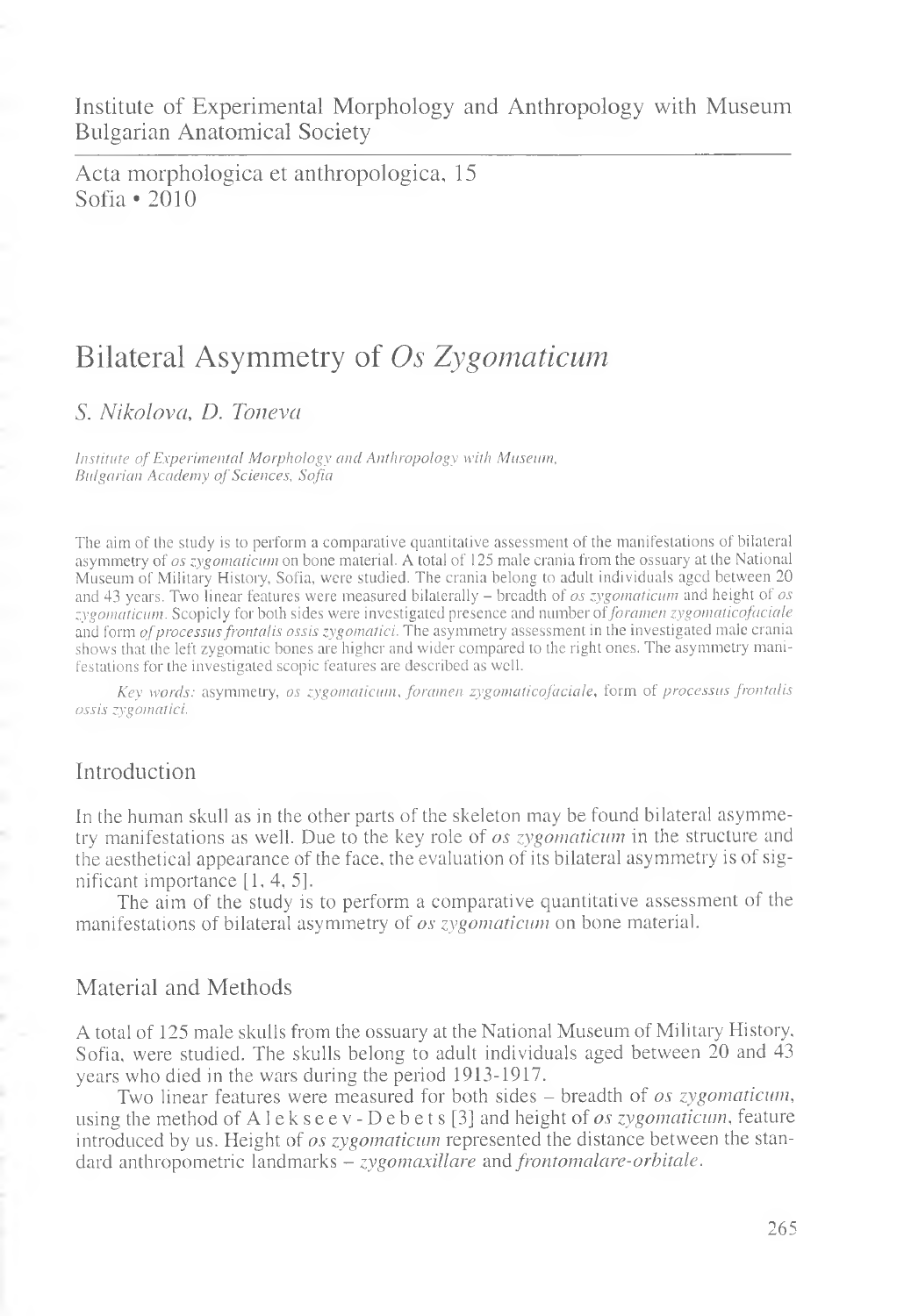Scopicly were investigated presence and the number of *foramen zygomaticofacialis* and the form of *processus frontalis ossis zygomatici* on both sides of the skull. The latter was recorded as straight, protruding and presence of *tuberculum marginale* [6]. In order to record the manifestations of asymmetry in scopic features, 16 combinations of different numbers of *foramen zygomaticofacialis* and 9 combinations of the three forms of *processus frontalis ossis zygomatici* either at the right or left side were used.

The data obtained were statistically processed through variation and alternative analysis (SPSS, version 13.0). The reliability of bilateral differences recorded for metric features was verified through Student's t-test at *p<*0.05. Quantitative assessment of the bilateral asymmetry was performed using Wolanski's index for intergroup comparison. In this case, the index was used to determine the manifestations of bilateral asymmetry and is referred to as Index of Asymmetry (IA):

$$
IA = \frac{2.(x_1 - x_2).100}{x_1 + x_2},
$$

 $x_1$  – value of the feature to the right;  $x_2$  – value of the feature to the left.

The sign of the resulting IA value designates the direction of bilateral asymmetry; shows asymmetry at the left (metric priority in favour of the left side), and "+" shows asymmetry at the right (metric priority in favour of the right side).

The degree of manifested bilateral asymmetry was assessed as slight, moderate and strong, using percentile analysis of the data for IA. The border values were set at P<sub>25</sub> and P<sub>35</sub>.

### Results

#### *Metric characterization*

The data obtained from the biostatistical analysis of the linear features, borderline values for assessment of the asymmetry degree and percentage distribution are given in Table I, Table 2 and Table 3.

Breadth of *os zygomaticum.* Data about the mean value for this feature at the right (53.13mm) and at the left (53.22mm) shows that there is presence of left-side asymmetry as a whole. Breadth of *os zygomaticum* at the left is 0.09mm greater than the value at the right. In the investigated cranial series, 26.84% of the skulls did not exhibit bilateral asymmetry for this feature. Total frequency of crania with right-side asymmetry (34.14%) is accounted with 4.88% more rarely compared to this whit left-side asymmetry (39.02%). Assessment of the asymmetry degree shows that slight asymmetry is

| Measurements of <i>os</i>            |                  |       | Right |       |      |         | Left        |       |       |       |      |      |
|--------------------------------------|------------------|-------|-------|-------|------|---------|-------------|-------|-------|-------|------|------|
| zvgomaticum                          |                  | mean  | mm    | шах   | SD   | $S_{X}$ | $_{\prime}$ | шеап  | min   | max   | SD   | Sx   |
| Breadth of os<br><i>zygomaticum</i>  | 22               | 53.13 | 40.00 | 63.00 | 3.89 | 0.35    |             | 53.22 | 43.00 | 63.00 | 3.67 | 0.33 |
| Height of ox<br>cygomaticum (zm-fmo) | 75<br>$1 \leq 3$ | 42.79 | 36.00 | 51.00 | 2.80 | 0.25    | 75          | 43.03 | 36.00 | 51.00 | 2.81 | 0.25 |

Table 1. Biostatistical data of the investigated linear features of *os zygomaticum*

|  | Table 2. Borderline values for assessment of the |
|--|--------------------------------------------------|
|--|--------------------------------------------------|

| Measurements of <i>os</i><br>zygomaticum   | Slight<br>(III) | Medium<br>(HD | Strong<br>ŒU |
|--------------------------------------------|-----------------|---------------|--------------|
| Breadth of <i>os zygomaticum</i>           | $x - 0.66$      | $0.67 - 3.32$ | $3.33 - x$   |
| Total height of os<br>zygomaticum (zm-fmo) | $x - 1.08$      | $1.09 - 3.31$ | $3.32 - x$   |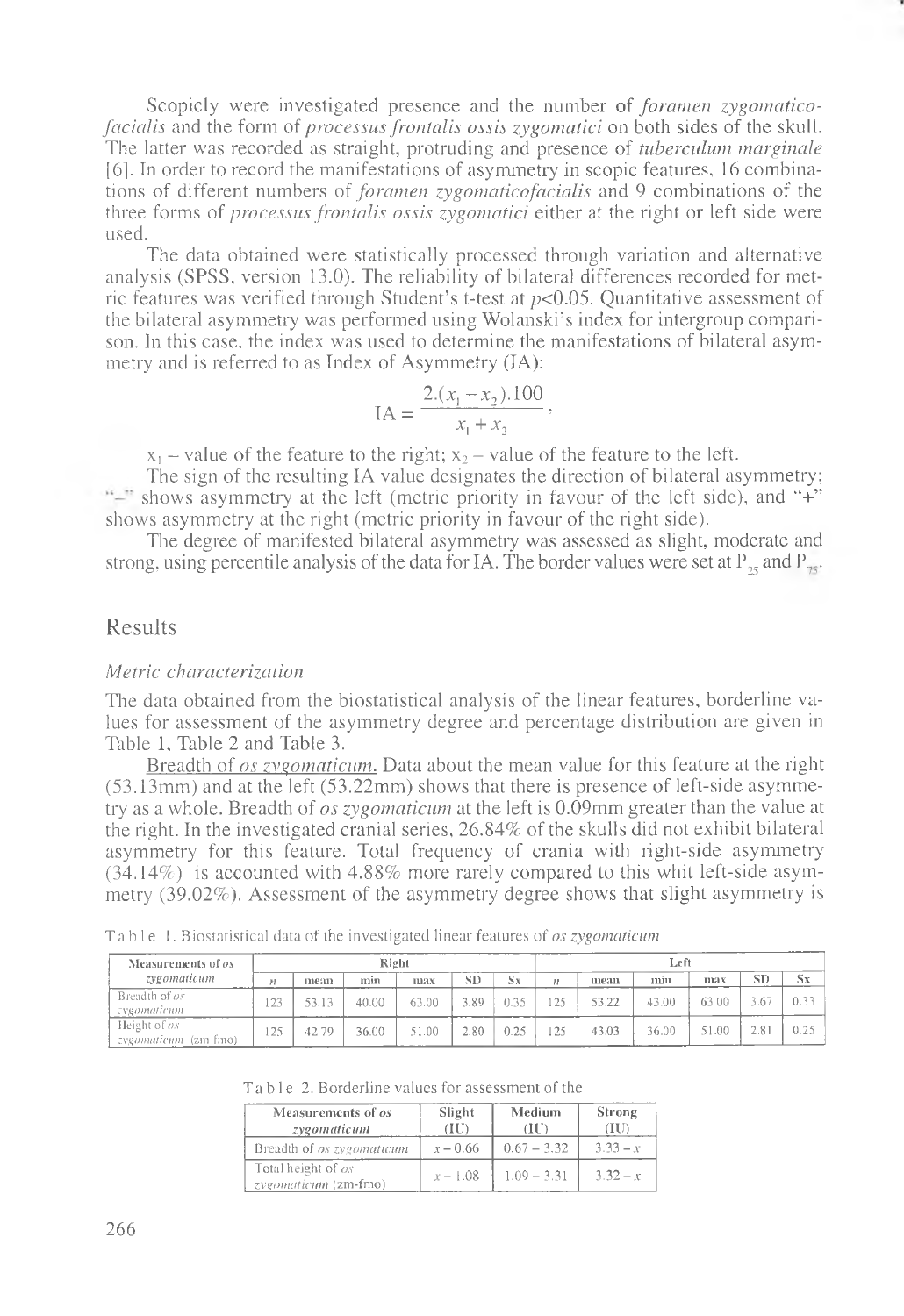| Measurements of <i>os zygomaticum</i> |        | Left-side asymmetry $(\% )$ |                  | Symmetry $(\% )$ | Right-side asymmetry $(\%)$ |          |        |
|---------------------------------------|--------|-----------------------------|------------------|------------------|-----------------------------|----------|--------|
|                                       | strong | moderate                    | slight           |                  | slight                      | moderate | strong |
| Breadth of <i>os zygomaticum</i>      | 13.82  | 25.20                       | 0.00             | 26.83            | 0.00                        | 22.76    | 1.38   |
| Total height of <i>os zygomaticum</i> | 16.00  | 26.40                       | .60 <sub>1</sub> | 23.20            | 0.80                        | 24.00    | 8.00   |

Table 3. Frequency distribution of symmetry and asymmetry manifestations

not recorded for both sides. Moderate left-side asymmetry (25.20%) is more frequent than moderate right-side asymmetry (22.76%). Strong bilateral asymmetry in favour of the right side is recorded for  $11.38\%$  of the skulls, and in favour of the left side  $-$  for 13.82%.

Height of *os zygomaticum*. In accordance with the mean value of this feature there is presence of left-side asymmetry, respectively 42.79 mm on the right side and 43.03 mm on the left side. Height of *os zygomaticum* at the right is 0.24 mm less compared to that on the left side. Symmetry for this feature is observed in 23.2% of the investigated skulls i.e. the values are equal for both sides. Total frequency of crania with right-side asymmetry of *os zygomaticum* is 32.80% and is with 11.20% more rarely accounted compared to this whit left-side asymmetry (44.00%). Assessment of the asymmetry degree shows that slight asymmetry in favour of the left side (1.60%) is two times more common than of the right side (0.80%). Moderate asymmetry is established more frequently for the left side (26.40%) compared to the right side (24.00%). Strong asymmetry was again two times more frequent in favour of the left side (16.00%) compared to the right side  $(8.00\%)$ .

#### *Scopic characterization*

*Foramen zygomaticofaciale* is located on the front surface of os *zygomaticum*, through it passes a branch of *nervus zygomaticus* - *ramus zigomaticofacialis* and blood vessels. As normal anatomical variations, *foramen zygomaticofacicile* may be either absent of present in the form of several separate foramina.

In the investigated cranial series, the anatomical variations established for this scopic feature ranged from total absence of *foramen zygomaticofaciale* to the presence of three separate foramina. In general, the highest percentage of skulls has a single *fo ramen zygomaticofaciale* on both sides (47.58% to the right and 48.00% to the left). Presence of two facial zygomatic bone foramina at the right (26.61%) is found to be 2.42% more frequent than total absence of a foramen (24.20%). On the left side in 28.00% of the skulls *foramen zygomaticofaciale* is absent and is represented by two separate foramina in the 17.60%. Presence of three foramina on the right side is recorded for 1.61% of the skulls, while on the left side the percentage is comparatively higher  $-6.40\%$ .

In accordance with the 16 possible combinations of different numbers of facial zygomatic bone foramina for both sides the assessment of frequently distribution shows that the highest percentage of skulls are with bilateral presence of single facial zygomatic bone foramen (30.65%) (Table 4). Bilateral absence of *foramen zygomaticofaciale* is registered for 14.52% of the examined skulls, followed by the combination of two foramina at the right and one at the left  $-12.10\%$ . For 11.29% of the skulls, presence of a single foramen at the right and absence of a foramen at the left is established, while 9.68% of the skulls exhibits bilateral presence of two foramina. Absence *of foramen zygomaticofaciale* at the right and presence of a single one at the left is recorded for 5.65% of the skulls, while its absence on the right side and two foramina on the left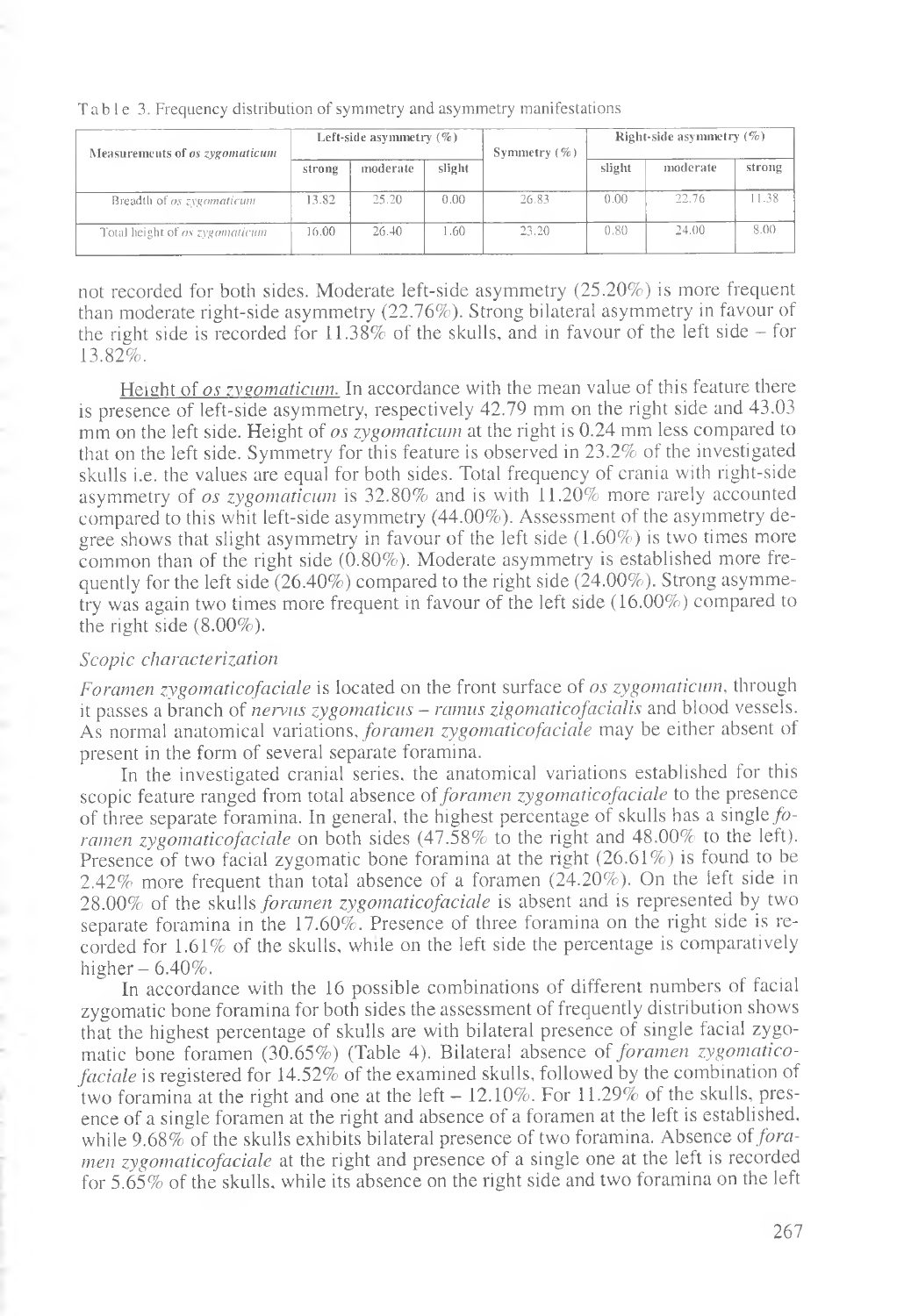| Combination No. | Number of foramen zygomaticofaciale | $\mathcal{O}_{\mathcal{O}}'$ |       |
|-----------------|-------------------------------------|------------------------------|-------|
|                 | Right                               | Left                         |       |
| I               | {}                                  | $\bigcap$                    | 14.52 |
| $\overline{a}$  |                                     |                              | 30.65 |
| 3               | 2                                   | $\overline{2}$               | 9.68  |
| 4               | 3                                   | 3                            | 0.81  |
| 5               | 0                                   |                              | 5.65  |
| 6               | 0                                   | $\overline{c}$               | 3.23  |
| 7               | Ω                                   | 3                            | 0.00  |
| 8               |                                     | $\left( \right)$             | 11.29 |
| 0               | 2                                   | 0                            | 1.61  |
| 10              | 3                                   | $\theta$                     | 0.00  |
| 11              |                                     | $\overline{2}$               | 4.03  |
| 12              |                                     | 3                            | 1.61  |
| 13              | 2                                   |                              | 12.10 |
| 14              | 3                                   |                              | 0.00  |
| 15              | $\overline{2}$                      | 3                            | 4.03  |
| 16              | 3                                   | $\overline{2}$               | 0.81  |

Table 4. Different combinations of number of *foramen* zyg*omaticofaciale* on the right and left sides.

side are established for 3.23% of the skulls. The combinations of one *foramen zygomaticofaciale* at the right and two at the left and the combination of two at the right and three at the left are established in equal percentages  $-4.03\%$ . Presence of two facial zygomatic bone foramens at the right and absence of such at the left is as common as presence of one foramen at the right and three at the left  $-1.61\%$ . The combination of bilateral presence of three facial zygomatic bone foramina and the combination of three foramina on the right side and two on the left side are most rarely established  $-0.81\%$ . In the investigated cranial series, no cases of the following three possible combinations are established: absence of *foramen zygomaticofacialis* at the right and presence of three foramina at the left; presence of three foramina at the right and absence at the left; presence of three foramina at the right and one at the left.

Descendent formula for the combinations of different number of *foramen zygomaticofaciale* on both sides.

 $2(30.65\%) >1(14.52\%) >13(12.10\%) > 8(11.29\%) > 3(9.68\%) > 5(5.65\%) > 11$  $(4.03\%)=15(4.03\%) > 6(3.23\%) > 9(1.61\%)=12(1.61\%) > 4(0.81\%) = 16(0.81\%) > 7$  $(0.00\%) = 10 (0.00\%) = 14 (0.00\%)$ 

Lateral margine of *processus frontalis ossis zygomatici* is the insertion for *lamina superficialis fasciae temporalis*, one of the two layers of the fascia covering *musculus temporalis.* Depending on the extent of protrusion of the insertion of the fascia, the form of *processus frontalis ossis zygomatici* was scopicly classified as straight (smooth), protruding or presence of *tuberculum marginale.*

In the investigated cranial series, the protruding form *of processus frontalis ossis zygomatici* is established to be most common bilaterally (56.45% on the right side and 57.60% on the left side), followed by the form represented as a *tuberculum marginale* (42.74% on the right side and 41.60% on the left side). The straight form of *processus frontalis ossis zygomatici* is least common  $(0.81\%$  to the right and  $0.80\%$  to the left).

The assessment of frequently distribution of the 9 possible combinations resulting from the three forms of *processus frontalis ossis zygomatici* in both sides shows that bilaterally the protruding form is most common (50.81%) (Table 5). Bilaterally developed *tuberculum marginale* is established for 35.48% of the crania, followed by the combination of presence of a *tuberculum narginale* on the right side and protruding form of the lateral margin of the frontal processus of the zygomatic bone on the left side